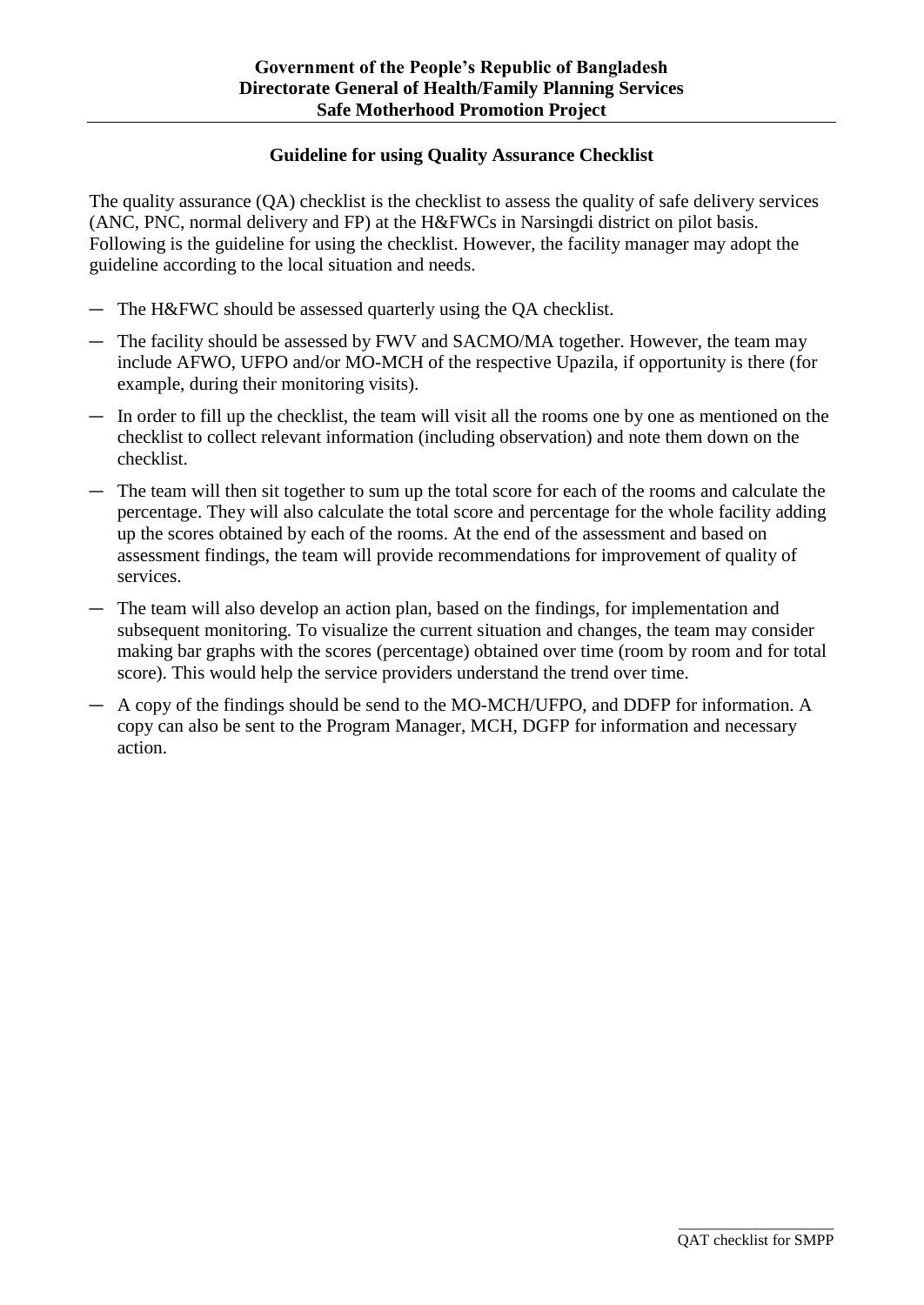# **Quality Assurance Checklist for Safe Delivery Services: For H& FWC**

### **1. General Information**

| Date of visit:            |    |
|---------------------------|----|
| Name of facility visited: |    |
| Name of QAT members       |    |
| with designation:         | 1. |
|                           | 2. |
|                           | 3. |
|                           |    |

### **2. Human resources for safe delivery services**

|    | <b>Human Resources</b>                      | No. | <b>Comments</b> |
|----|---------------------------------------------|-----|-----------------|
|    | 1. Medical Officer (MO)                     |     |                 |
|    | 2. FWV (please mention if she is trained on |     |                 |
|    | midwifery)                                  |     |                 |
|    | 3. SACMO                                    |     |                 |
| 4. | Pharmacist                                  |     |                 |
|    | 5. MLSS/Aya/Guard                           |     |                 |

### **3. Availability of services**

| <b>Services</b>                               | <b>Yes</b> | N <sub>0</sub> | <b>Comments</b> |
|-----------------------------------------------|------------|----------------|-----------------|
| 1. Normal delivery                            |            |                |                 |
| 2. ANC                                        |            |                |                 |
| 3. PNC                                        |            |                |                 |
| 4. Test blood for hemoglobin                  |            |                |                 |
| 5. Test urine for albumin                     |            |                |                 |
| 6. Provide health education at FWC (check the |            |                |                 |
| register)                                     |            |                |                 |
| 7. FP services                                |            |                |                 |

#### **4. Service statistics (collect information from FWV/SACMO)**

|                 |                                        |                   | No. performed        |                 |
|-----------------|----------------------------------------|-------------------|----------------------|-----------------|
| <b>Services</b> |                                        | <b>Last month</b> | <b>Last 3 months</b> | <b>Comments</b> |
|                 | 1. ANC at FWC                          |                   |                      |                 |
|                 | 2. PNC at FWC                          |                   |                      |                 |
|                 | 3. Normal delivery at FWC              |                   |                      |                 |
|                 | 4. Normal delivery at home             |                   |                      |                 |
|                 | 5. No. of satellite clinic conducted   |                   |                      |                 |
|                 | 6. No. of satellite clinic merged with |                   |                      |                 |
|                 | EPI                                    |                   |                      |                 |
|                 | 7. No. of pregnant women referred      |                   |                      |                 |
|                 | from Union                             |                   |                      |                 |
|                 | 8. No. of still births at union        |                   |                      |                 |
|                 | 9. No. of maternal deaths at the union |                   |                      |                 |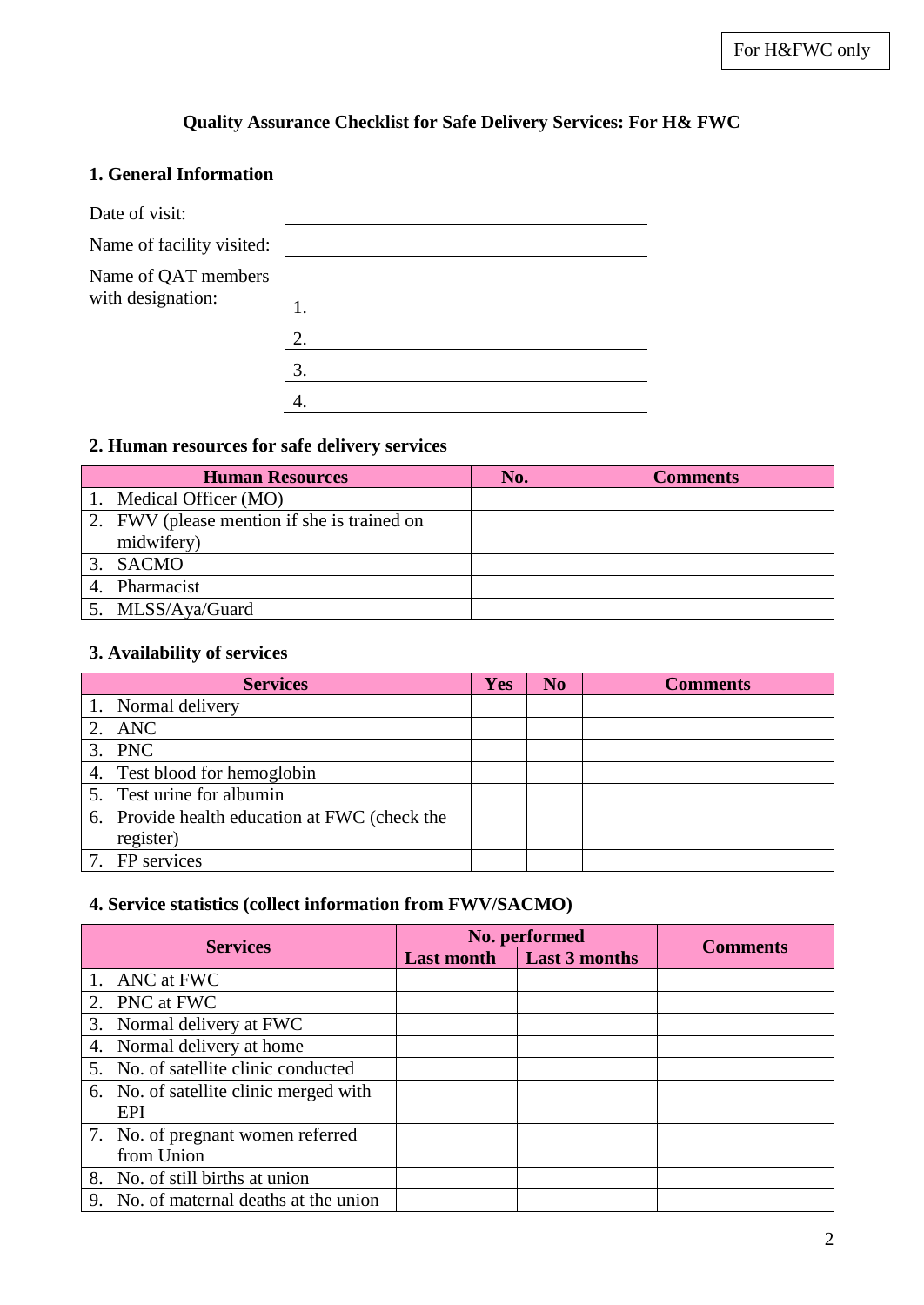## **5. General management (FWV/SACMO)**

|                                                 | Yes/    | N <sub>0</sub> | <b>Comments</b> |
|-------------------------------------------------|---------|----------------|-----------------|
|                                                 | present | absent         |                 |
| Safe delivery team formed<br>1.                 |         |                |                 |
| 2.<br>Union action plan developed               |         |                |                 |
| 3. Conducts safe delivery team meeting          |         |                |                 |
| regularly (monthly/bimonthly) [check            |         |                |                 |
| minutes]                                        |         |                |                 |
| 4. MCH information board present with           |         |                |                 |
| updated data                                    |         |                |                 |
| 5. Monthly report sent regularly                |         |                |                 |
| Facility clean<br>6.                            |         |                |                 |
| Service information board<br>7.                 |         |                |                 |
| 8.<br>Clients' charter of rights                |         |                |                 |
| Providers' charter of rights<br>9.              |         |                |                 |
| 10. Drug list                                   |         |                |                 |
| 11. Seating arrangements for patients           |         |                |                 |
| 12. Provide regular health education at waiting |         |                |                 |
| area (check the register)                       |         |                |                 |
| <b>Total score:</b>                             |         |                | % achieved:     |

## **6. ANC/PNC room/corner (FWV)**

|                                                 | <b>Present/</b> | Absent/ | <b>Comments</b> |
|-------------------------------------------------|-----------------|---------|-----------------|
|                                                 | <b>ves</b>      | no      |                 |
| BP machine                                      |                 |         |                 |
| 2.<br>Stethoscope                               |                 |         |                 |
| 3.<br>Foetoscope                                |                 |         |                 |
| Weighing scale (adult)<br>4.                    |                 |         |                 |
| Measuring tape<br>5.                            |                 |         |                 |
| Patient/client examination bed<br>6.            |                 |         |                 |
| Does the provider check BP, weight,<br>7.       |                 |         |                 |
| anemia, edema etc. (cross check with one        |                 |         |                 |
| or two clients)                                 |                 |         |                 |
| 8.<br>Does the provider check the abdomen       |                 |         |                 |
| (position, fetal heart sound etc.) [cross]      |                 |         |                 |
| check with one or two clients]                  |                 |         |                 |
| Maintains privacy<br>9.                         |                 |         |                 |
| 10. Counsel mother on birth planning, nutrition |                 |         |                 |
| and exclusive breast feeding                    |                 |         |                 |
| 11. Provide iron folic acid tablets             |                 |         |                 |
| 12. Use referral slip for referring patients    |                 |         |                 |
| 13. Maintains register                          |                 |         |                 |
| <b>Total score:</b>                             |                 |         | % achieved:     |

## **7. Delivery room (FWV): [Skip this section if the centre does not provide normal delivery services]**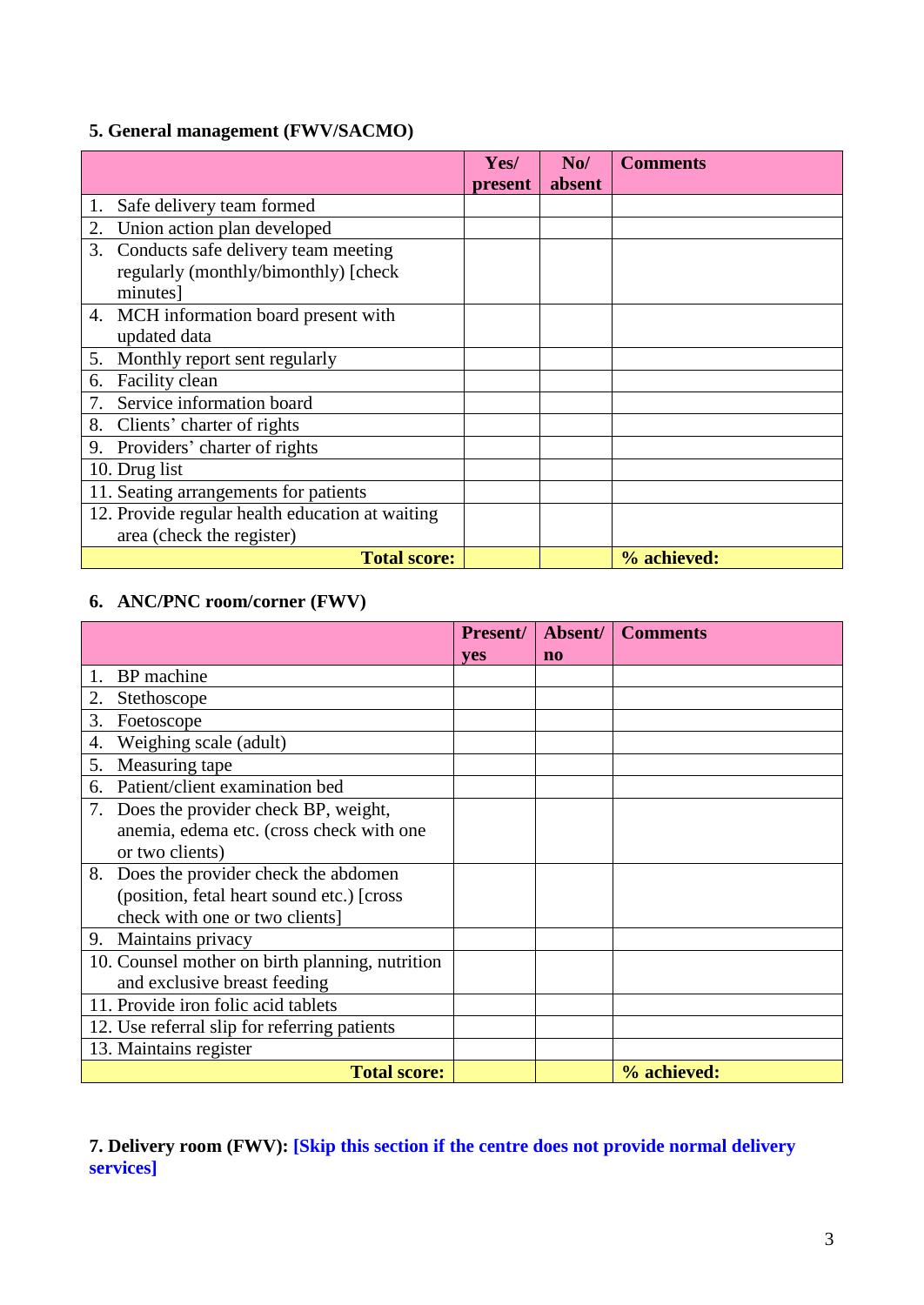| <b>Functioning equipment and logistics</b>        | Present/<br><b>Yes</b> | Absent/<br>N <sub>0</sub> | <b>Comments</b> |
|---------------------------------------------------|------------------------|---------------------------|-----------------|
| Delivery table<br>1.                              |                        |                           |                 |
| Spot light<br>2.                                  |                        |                           |                 |
| Sterilizer (electrical or kerosene)<br>3.         |                        |                           |                 |
| Autoclave (kerosene or electrical)<br>4.          |                        |                           |                 |
| 5.<br>Baby weighing scale                         |                        |                           |                 |
| Filled oxygen cylinder<br>6.                      |                        |                           |                 |
| 7. Ambu bag (adult)                               |                        |                           |                 |
| 8. Ambu bag (child)                               |                        |                           |                 |
| 9. Three normal delivery sets                     |                        |                           |                 |
| 10. At least one delivery set ready for use       |                        |                           |                 |
| (sterile)                                         |                        |                           |                 |
| 11. Instrument trolley                            |                        |                           |                 |
| 12. Baby tray                                     |                        |                           |                 |
| 13. Mucous sucker for neonates                    |                        |                           |                 |
| 14. BP machine                                    |                        |                           |                 |
| 15. Stethoscope                                   |                        |                           |                 |
| 16. Measuring tape                                |                        |                           |                 |
| 17. Sharp disposal container                      |                        |                           |                 |
| 18. Emergency light                               |                        |                           |                 |
| 19. Sterile gloves                                |                        |                           |                 |
| 20. Catheter                                      |                        |                           |                 |
| 21. Allows choice of position for delivery        |                        |                           |                 |
| 22. Uses partograph (check)                       |                        |                           |                 |
| 23. Decontaminates equipment with 0.5%            |                        |                           |                 |
| chlorine solution                                 |                        |                           |                 |
| 24. Cleans (mopped) delivery room after           |                        |                           |                 |
| delivery                                          |                        |                           |                 |
| 25. Cleans delivery table and instrument trolley  |                        |                           |                 |
| with 0.5% chlorine solution after delivery        |                        |                           |                 |
| 26. Practices active management of $3rd$ stage of |                        |                           |                 |
| labour (ask what actually she does)               |                        |                           |                 |
| 27. Practices delayed cord cutting (cutting cord  |                        |                           |                 |
| after pulsation stops)                            |                        |                           |                 |
| 28. Baby dried and wrapped immediately after      |                        |                           |                 |
| birth                                             |                        |                           |                 |
| 29. Baby put onto the breast within 30 minutes    |                        |                           |                 |
| 30. Neonatal resuscitation done (if necessary)    |                        |                           |                 |
| 31. Maintains privacy                             |                        |                           |                 |
| 32. Hand washing facility with running water      |                        |                           |                 |
| 33. Takes birth weight                            |                        |                           |                 |
| 34. Provides post-partum vitamin A                |                        |                           |                 |
| supplementation to mother                         |                        |                           |                 |
| 35. Closely observe mother for at least 2 hours   |                        |                           |                 |
| 36. Maintains delivery register (check if all the |                        |                           |                 |
| columns are filled up)                            |                        |                           |                 |
| <b>Total score:</b>                               |                        |                           | % achieved:     |

## **8. Overall achievements**